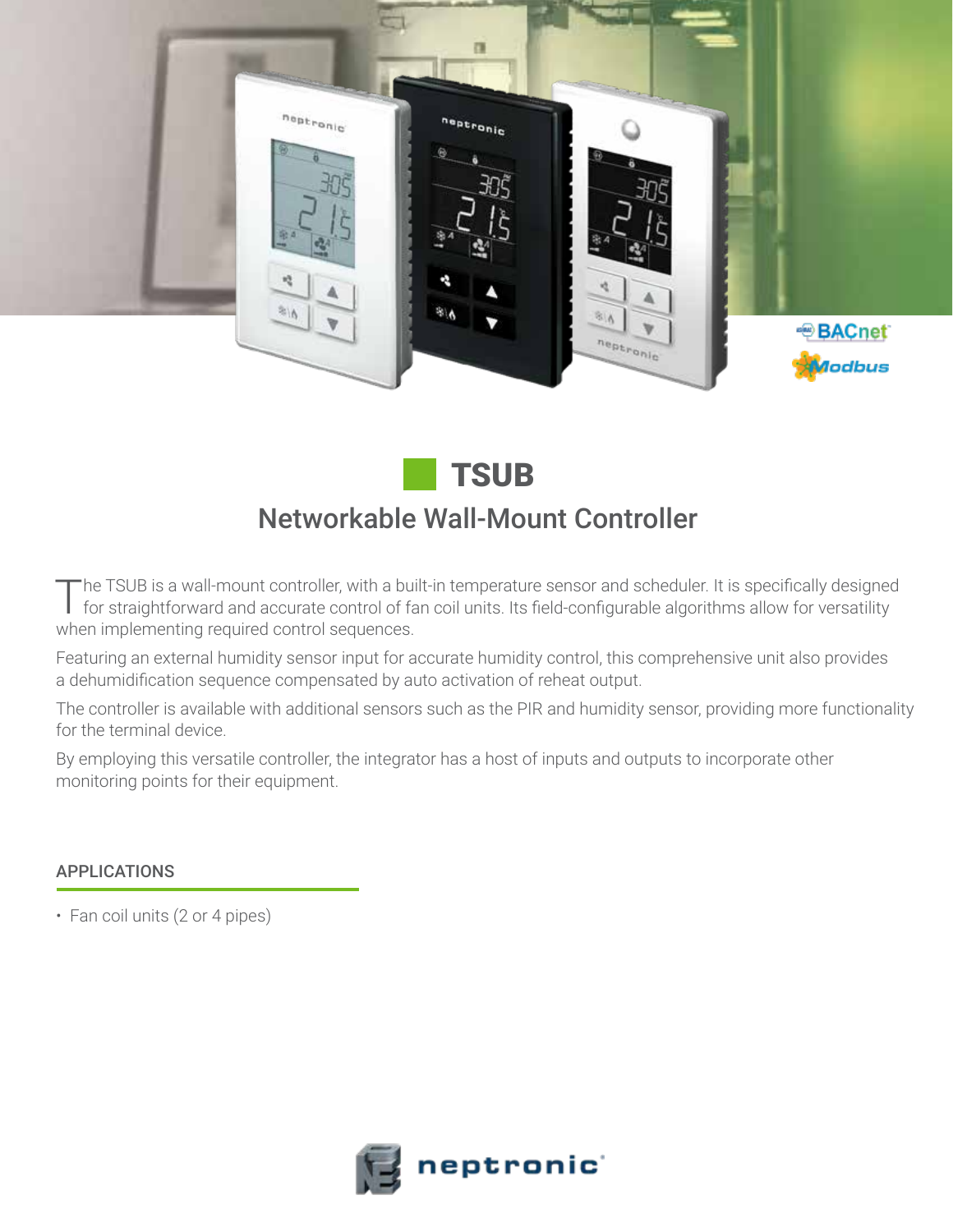| <b>Models</b>                                                 | Temp. | <b>RH</b> | <b>PIR</b> |
|---------------------------------------------------------------|-------|-----------|------------|
| <b>TSUB00-100</b><br>TSUB30-100<br><b>O</b> TSUB60-100        |       |           |            |
| <b>TSUB00-101</b><br><b>TSUB30-101</b><br><b>O TSUB60-101</b> |       |           |            |
| TSUB00-104<br><b>TSUB30-104</b><br><b>O</b> TSUB60-104        |       |           |            |
| <b>TSUB00-105</b><br><b>TSUB30-105</b><br>$O$ TSUB60-105      |       | $\bullet$ | $\bullet$  |







## STANDARD FEATURES

- Fan control: 1, 2, or 3-speed (auto/on), or analog (ECM)
- Optional internal/external humidity sensor input for simple and accurate humidity control
- Dehumidification sequence compensated by auto activation of reheat output
- Real time clock (RTC) with 24-hour backup
- 7-day programmable schedule
- Precise temperature control with configurable PI (Proportional-Integral) function
- Selectable internal or external temperature sensor
- Low limit set protection (10°C / 50°F)
- Occupancy and night set back (NSB) mode
- Selectable direction on outputs
- Option of pulse/floating/on-off output on binary outputs
- External occupancy input
- Compressor anti-cycling delay (configurable)
- ΔT control (on request)
- Standard dimensions: 124mm x 83mm x 20mm (4.88" x 3.25" x 0.78")
- Made in Canada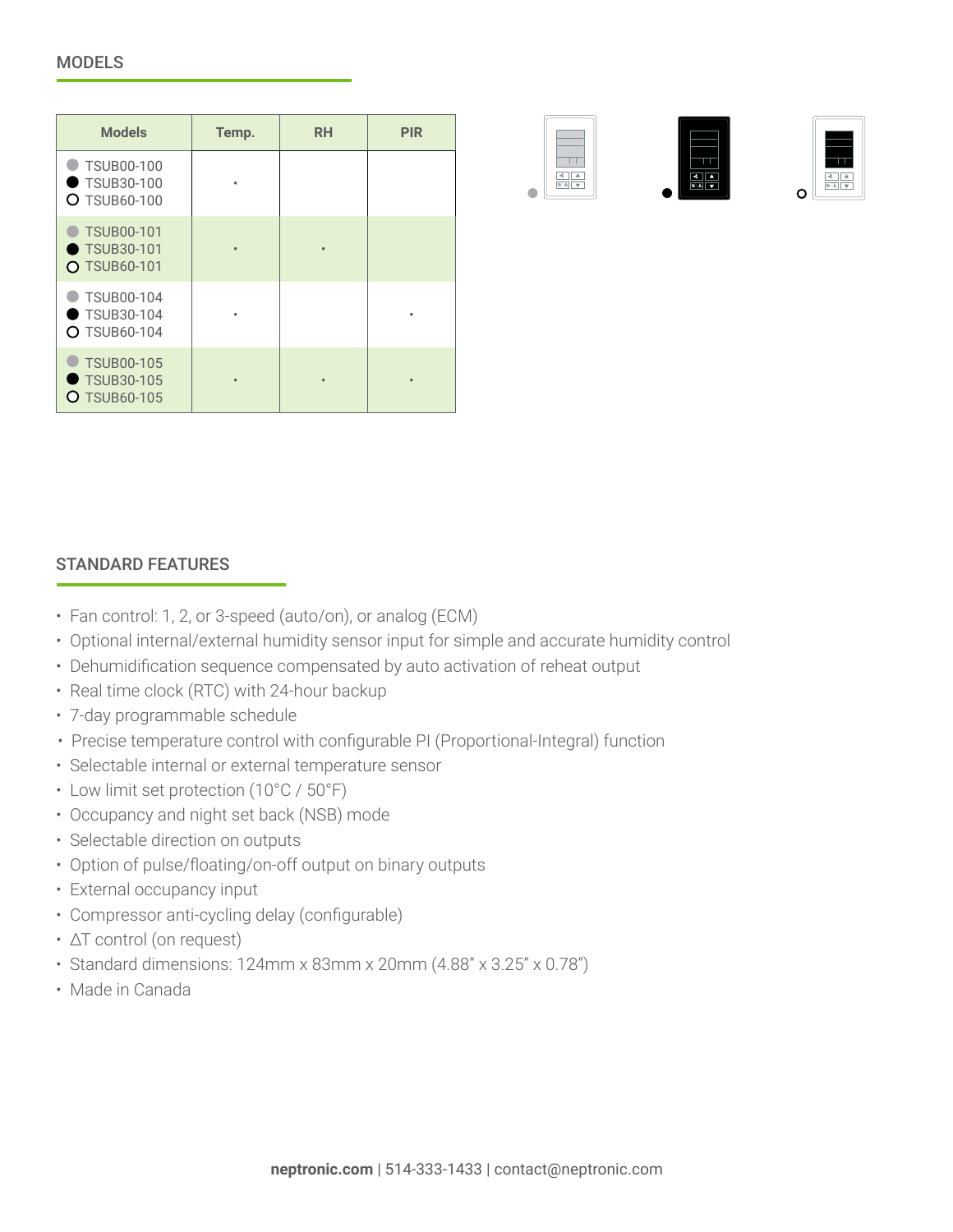### OPTIONAL FEATURES

- Humidity sensor for RH control
	- Sensor Range: 5 to 95% RH
	- Control Accuracy: ±3.5% RH

#### INPUTS/OUTPUTS

- 2 Configurable Universal Inputs (0-10Vdc, 10KΩ sensor, dry contact)
- 5 Configurable Binary Outputs (OptoFET, 250mA max)
- 2 Configurable Analog Outputs (0-10Vdc, adjustable)

#### NETWORK COMMUNICATION

- BACnet® MS/TP or Modbus communication port (selectable via menu)
- Select MAC address via menu or via network
- Automatic baud rate detection

#### BACnet MS/TP®

- Automatic device instance configuration
- Copy & broadcast configuration via menu or via BACnet to other controllers
- BACnet scheduler (up to 6 events per day)
- Firmware upgradeable via BACnet
- Supports COV (change of value)

## Modbus

- Modbus @ 9600, 19200, 38400, or 57600 bps
- RTU Slave, 8 bits (configurable parity and stop bits)
- Connects to any Modbus master